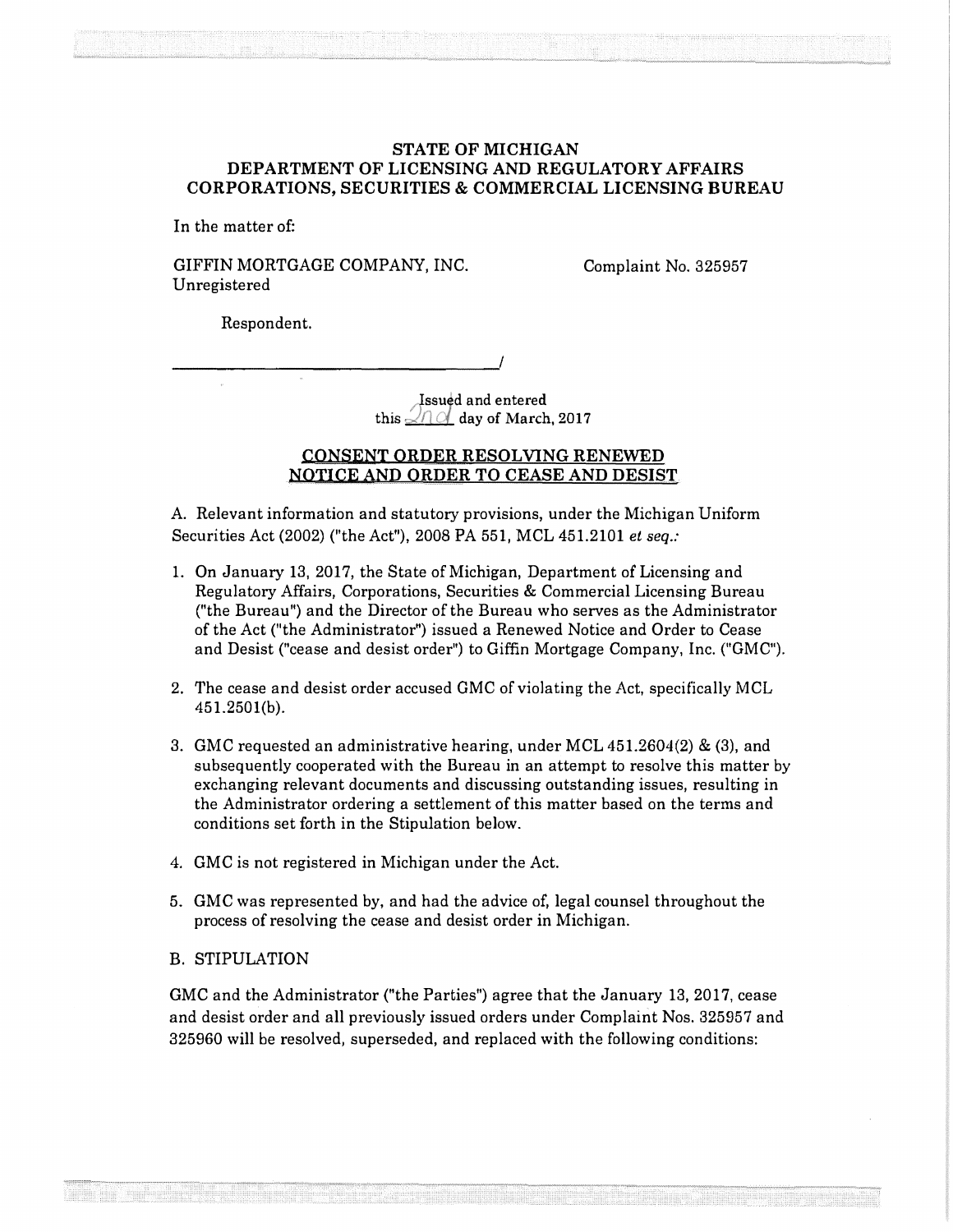GMC Consent Ordor Complaint No. 325957 Page 2 of 3

- 1. GMC neither admits nor denies any allegations in the cease and desist order and GMC agrees that it will comply with the Act at all times going forward.
- 2. GMC will not issue any new promissory notes after the date hereof and has begun a process of orderly wind down of its affairs and has retained an independent third party to manage such wind down process.
- 3. GMC agrees to comply with any reasonable investigative demands made by the Bureau in the future for purposes of ensuring compliance with this Consent Order.
- 4. The Parties acknowledge and agree that the Administrator retains the right to pursue any action or proceeding permitted by law to enforce compliance with the provisions of this Consent Order.
- 5. The Parties further agree that this matter is a public record required to be published and made available to the public, consistent with section 11 of the Michigan Freedom of Information Act, 1976 PA 442, as amended, MCL 15.241. The Administrator currently publishes copies of orders issued under the Act to the Bureau's website and includes a summary of order content in monthly disciplinary action reports separately published on the Bureau's website.
- 6. GMC understands and intends that by signing this Consent Order, it is waiving the right, pursuant to the Act, the rules promulgated under that Act and the predecessor Act, and the Administrative Procedures Act, 1969 PA 306, MCL 24.201 *et seq.,* to prior notice and a hearing before an administrative law judge, at which the Bureau would be required to defend any disciplinary action taken under Section 604 of the Act, MCL 451.2604, by presentation of evidence and legal authority and at which they would be entitled to appear with or without an attorney to cross-examine all witnesses presented by the Bureau and to present such testimony or other evidence or legal authority deemed appropriate.
- 7. This Consent Order supersedes and replaces, in its entirety, the cease and desist order and the Consent Order Resolving Notice and Order to Ceased and Desist dated September 9, 2016.

Through their signatures, GMC agrees to the above  $t$ *e* $\frac{1}{2}$  and conditions. Dated: February \_, 2017 Signed: Giffin Mortgage Comparty, Inc. Respondent<br>SHELDON L. STONE<br>CHIEF PEREXTURING OFFICER Approved by: Dated: February  $\leq$  2017 Signed: <u>Ilmothy</u> L. <u>12</u><br>Timothy L. Teague Bureau Securities & Audit Division Director